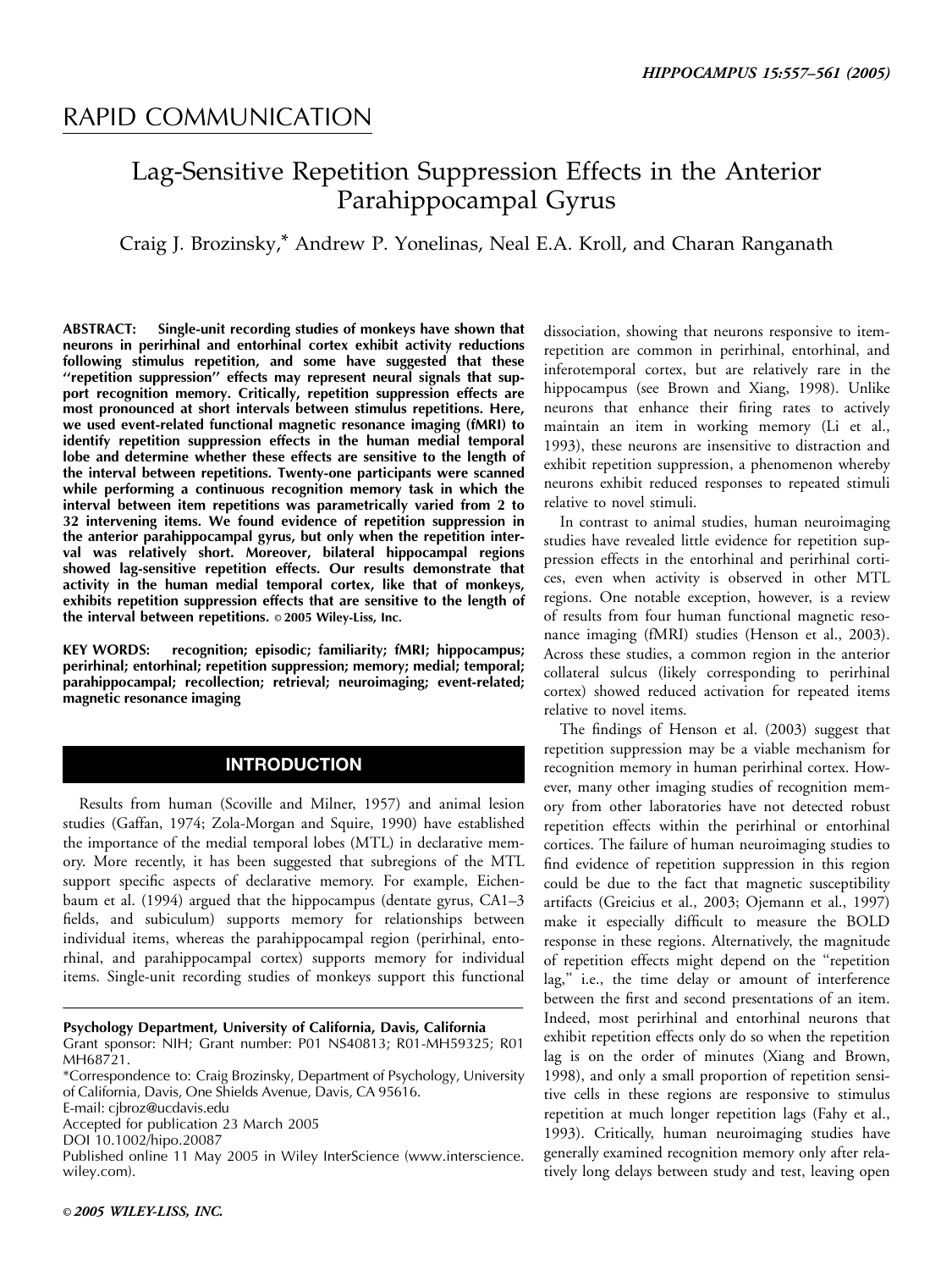the possibility that robust repetition effects might be seen at shorter repetition lags.

In the present study, we used event-related fMRI to examine the sensitivity of MTL regions to repetition, sampling across four short repetition lags. While in the scanner, subjects performed memory judgments on words presented for the first time, or repeated after 2, 8, 16, or 32 intervening words. Based on the single-unit results (Xiang and Brown 1998), we hypothesized that perirhinal and entorhinal activity would be sensitive to repetition lag such that the short lag items would elicit the lowest activation and this activation would gradually increase with longer lags. Moreover, we hypothesized that repeated items would elicit decreased activity relative to new items. In contrast, we did not expect repetition-related activity differences in the hippocampus. Hippocampal neurons are sensitive to repetition during recognition tasks that require configural or relational processing (Wan et al, 1999), but not on tasks requiring simple discriminations between novel and repeated items.

Twenty-one healthy members of the University of California at Davis community participated in this experiment. Participants provided informed consent and were financially compensated for their time. Behavioral and fMRI data were analyzed for the 19 subjects who did not have excessive head movement (14 female, 5 male; aged 18–29; all right-handed native English speakers).

On each trial, a word was presented for 500 ms followed by a 2,000-ms delay. Participants ranked their memory confidence on a scale of  $1-6$   $(1 = \text{very sure old}; 6 = \text{very sure new})$ , using a fiberoptic button box (Mag Design and Engineering, http:// www.magconcept.com/index.html). In the behavioral and imaging analyses we collapsed across these responses, and coded Responses 1–3 as ''old'' responses and Responses 4–6 as ''new'' responses. A total of 552 trials were spread across six test blocks, each consisting of randomly interleaved trials of 92 "new" words (40 that never reappeared), and 13 words repeated after each of 2, 8, 16, and 32 intervening words.

Imaging acquisition parameters and preprocessing steps were similar to those described previously (Ranganath et al., 2004), the exceptions being that the echo time (TE) was changed to 45 and one hundred-ninety volumes were acquired for each scan run, each one consisting of twenty-two axial slices. Data were modeled under a general linear model (GLM) in Voxbo (http://www.voxbo.org). New words, independent of memory performance, served as the statistical baseline. This allowed for each subject to have an equal frequency and temporal distribution of baseline trials, while still allowing us to test for repetition suppression effects and lag effects in an unbiased manner. Separate covariates were created for each type of correctly identified old word (lag-2, lag-8, lag-16, lag-32), for trials during which no response was made, and for inaccurately identified old words (for which there were very few to analyze). Thus, the lag-2 covariate reflects the magnitude of the repetition effect (repeated vs. novel word) when two words intervened during the repetition interval. BOLD responses to each trial type were modeled by convolving each trial onset with a subject specific hemodynamic response function (Aguirre et al., 1998; Handwerker et al., 2004). Parameter estimates, reflecting the magnitude of old–new repetition effects for correctly identified old items at each lag, were extracted and entered into a second-level random effects analysis to identify brain regions sensitive to the lag manipulation. Specifically, we performed a voxel-wise one-way analysis of variance (ANOVA), treating subject as a random factor and lag as a fixed effect. The ANOVA results were used to identify areas sensitive to the lag manipulation, irrespective of the direction of the effect. Critically, this analysis was not biased to reject models that falsify our predictions about repetition suppression (e.g., repetition enhancement in perirhinal cortex). The resulting F-map was thresholded at  $P < 0.01$ , with a spatial extent threshold of at least five contiguous voxels. Our a priori predictions led us to restrict this analysis to the parahippocampal gyrus (i.e., entorhinal cortex, perirhinal cortex, and parahippocampal cortex), and the hippocampus (i.e, the dentate gyrus, CA1–3 fields, and the subiculum). Accordingly, suprathreshold voxels in these regions were further characterized in region-of-interest (ROI) analyses. An exploratory analysis of areas lateral to the MTL was also conducted, but revealed no significant clusters of activity, and will not be discussed further.

Accuracy, as assessed by d', varied across lags ( $F_{(3,54)} = 18.2$ ,  $P < 0.001$ ) (Table 1), and a linear trend analysis revealed that recognition performance declined with increasing study-test lags  $(F_{(1,18)} = 53.5, P < 0.001).$ 

To test for lag sensitivity within the MTL, we conducted a map-wise random-effects ANOVA, testing for differences in activity across different repetition lags. Consistent with our hypothesis, activity varied across lags in a region in the left anterior parahippocampal gyrus  $(F_{(3,54)} = 7.24, P < 0.001)$ . As shown in Figure 1, activity in this region increased with longer study-test lags. Because the cluster of significantly active voxels appeared to include both the perirhinal and entorhinal cortex, and we were unable to confidently separate activity to perirhinal or entorhinal cortex using the procedures outlined in (Pruessner et al., 2002), we refer to this area as anterior-parahippocampal gyrus (APHG).

To determine whether APHG activity was reduced for repeated items compared with the new items, we contrasted activity for the lag conditions, aggregated into short-lag (lag-2 and lag-8) or long-lag (lag-16 and lag-32) trials, and compared each to the new item baseline. For the APHG ROI, activity in the short-lag conditions was significantly lower than the new

| × |  |
|---|--|
|---|--|

Mean Accuracy (d') for Each Lag

|          | Repetition lag <sup>a</sup> |            |            |            |  |
|----------|-----------------------------|------------|------------|------------|--|
|          | $Lag-2$                     | $Lag-8$    | $Lag-16$   | $Lag-32$   |  |
| Accuracy | 2.68(0.62)                  | 2.45(0.71) | 2.28(0.64) | 2.16(0.54) |  |

<sup>a</sup>SD in parentheses.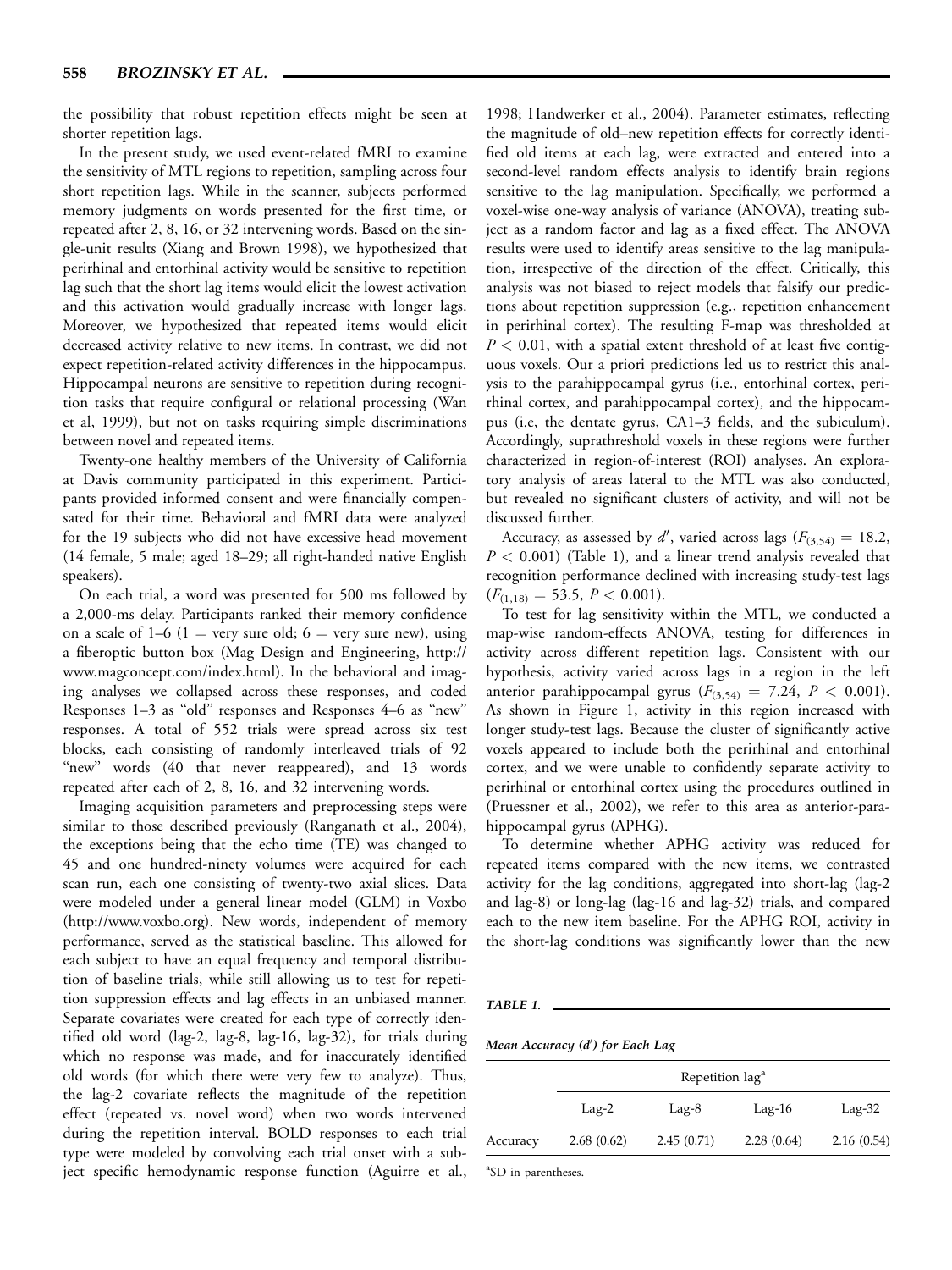

FIGURE 1. Lag-sensitive repetition effects in the medial temporal lobes. Relative locations are shown for three medial temporal lobe regions of interest (ROIs). a: Left anterior parahippocampal gyrus (maxima =  $[-19 - 15 - 34]$ ). b: Right posterior hippocampus (maxima =  $[30 - 30 -11]$ ). c: Left posterior hippocampus (maxima =  $[-19 -34 -8]$ ). Each of these regions exhibited repetition suppression effects that were sensitive to the number of items intervening

item activity  $(t(37) = 2.82, P < 0.01)$ , whereas activity in the late-lag conditions was not different from new items  $(t(37) = -0.64, P = 0.26)$ , indicating the repetition suppression in the APHG was not robust at long lags. Note that an alternative analytic approach is to test directly for repetition suppression effects at short and long lags at the voxel-wise level. This approach revealed similar results to the results from our

between 1st and 2nd presentation of a word (2, 8, 16, or 32). For each ROI, a graph at right shows mean parameter estimates indicating the magnitude of the repetition effect at each lag (negative numbers refer to decreased activation for repeated items). Error bars show the standard error of the mean across subject. [Color figure can be viewed in the online issue, which is available at www.interscience.wiley.com.]

ANOVA analysis; specifically, repetition suppression effects were observed at short lags  $(t(37) = 3.00)$ ,  $P < 0.01$ ), but not long lags, in a left anterior parahippocampal region that overlapped the one identified in the ANOVA analysis (local maxima:  $x = -22$ ,  $y = -15$ ,  $z = -30$  mm). Using this latter approach, no additional medial temporal lobe regions showed repetition suppression for short-lag items.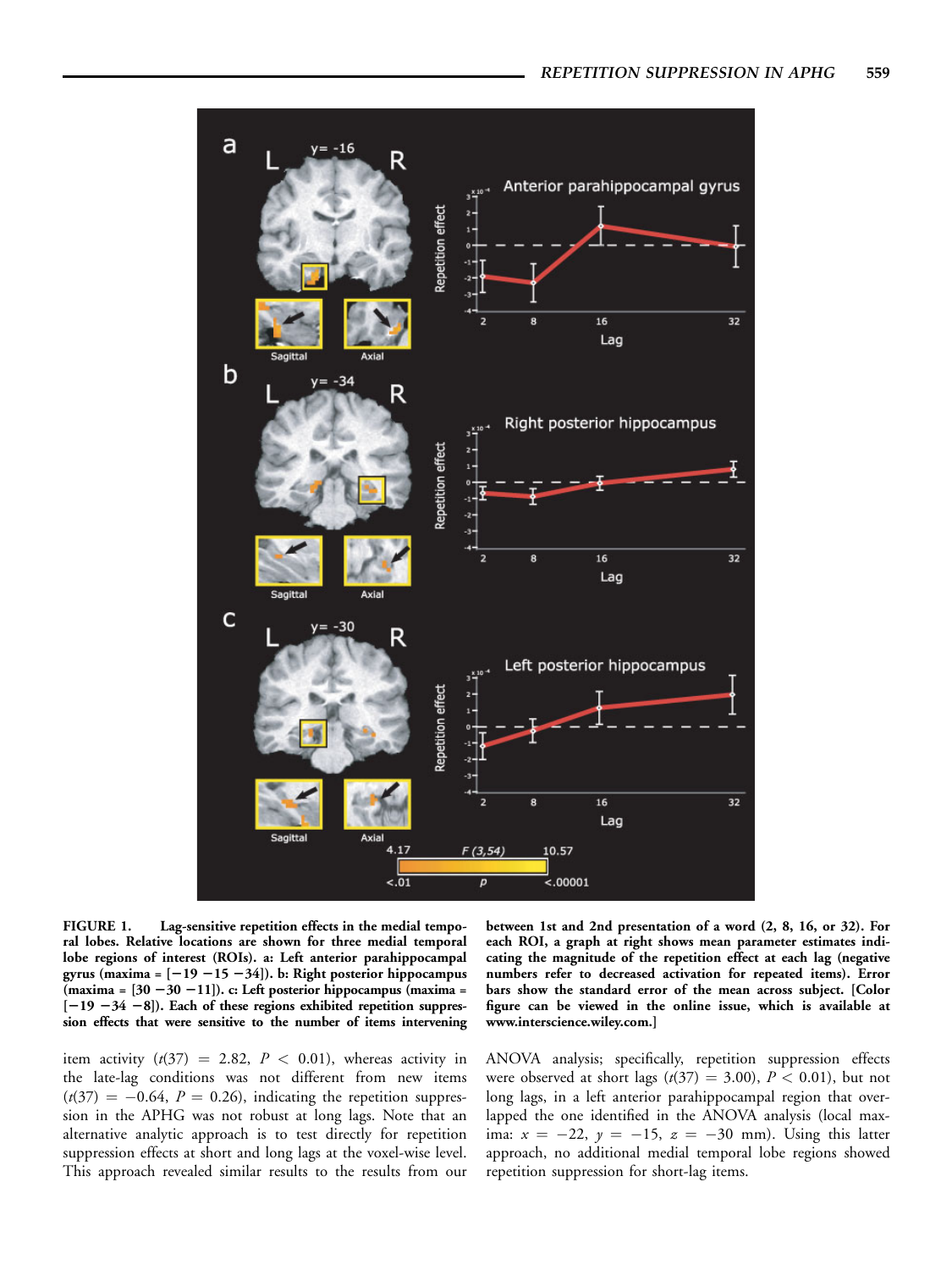In addition to the APHG, we also observed lag-sensitive repetition effects in regions of the left  $(F_{(3,54)} = 5.11, P < 0.01)$  and right ( $F_{(3,54)} = 5.39$ ,  $P < 0.01$ ) posterior hippocampus. As shown in Figure 1, these regions exhibited increasing activity with increased repetition lag, a finding that parallels what was observed in the APHG. However, unlike the APHG, activity in these hippocampal regions appeared to increase relative to new items at the longest lags. Analyses on the left hippocampal ROI revealed no significant changes from the new-item baseline in the short-lag conditions ( $t(37) = 1.39$ ,  $P = 0.17$ ), whereas activity in the latelag conditions was marginally above baseline  $(t(37) = 1.98, P =$ 0.053). For the right hippocampal ROI, activity in the short-lag conditions was significantly below the new-item baseline  $(t(37)) =$ 2.58,  $P < 0.05$ ), but activity in the long-lag conditions was not significantly above baseline  $(t(37) = 1.14, P = 0.26)$ .

Our finding of lag-sensitive repetition suppression in the APHG parallels the response suppression effects that have been reported in both monkey perirhinal and entorhinal cortex. Single-unit recordings suggest these repetition suppression effects occur as a relatively automatic consequence of prior exposure (Li et al., 1993), and are robust to distracting stimuli (Fahy et al., 1993). Accordingly, Brown and Xiang (1998) have suggested that lag-sensitive neurons that exhibit repetition suppression may provide a neural signal useful for judging the prior occurrence, or familiarity, of an individual item). How lag effects relate to recognition is unclear from the current study; although subjects' recognition accuracy decreased with lag, we did not have a sufficient number of relevant trials to determine whether activity differences reflected retrieval success (hits vs. misses) or accuracy (hits vs. false alarms). This leaves open the possibility that activity differences reflect a short-term form of priming. For example, in a recent study examining lag effects on an implicit priming task, Henson et al. (2004) found repetition suppression for short, but not long, lags in occipitotemporal areas and parahippocampal areas lateral and posterior to the ROIs currently examined. Note that recognition and priming explanations are not mutually exclusive. Although recognition and priming are traditionally viewed as depending on distinct neural substrates (Keane et al., 1995), some have postulated that familiarity-based recognition judgments depend on resources common to those used on some implicit memory tasks (Yonelinas, 2001). Thus, it is possible that repetition suppression is a general mechanism that contributes to performance on implicit priming tasks as well as recognition tasks that demand conscious awareness of stimulus repetition (Ranganath and Rainer, 2003).

Although the BOLD repetition suppression effects observed in the APHG are similar to the neural repetition suppression effects observed in monkey single-unit recording studies, these parallels should be interpreted with some caution. As mentioned earlier, our old–new differences became negligible with relatively short lags and numbers of intervening items (16) between the first and second presentation. Most repetition sensitive cells in APHG exhibit memory spans that are somewhat longer (i.e., on the order of minutes), and a smaller proportion of neurons exhibit repetition suppression effects even across 72 hour retention intervals (Brown and Xiang, 1998). Such differences could

reflect intrinsic sensitivity differences between BOLD fMRI and single-unit recording, or they could reflect differences in MTL function between humans and monkeys. Clearly, further work must be done to address this question.

In addition to the APHG, we observed lag-sensitive repetition effects in the hippocampus. Although these results were not predicted on the basis of the single-unit studies, numerous human neuroimaging studies investigating recognition memory have reported decreased activity for repeated compared to new items in the human hippocampus (Ranganath and D'Esposito, 2001; Stern et al., 2001; Yonelinas et al., 2001). Additionally, Klimesch et al. (in press), recently reported results from an event-related potential (ERP) study that are consistent with our findings. Approximately 400–600 ms after the onset of a repeated stimulus, these investigators identified a lag-sensitive deflection in the ERP waveform. Subsequent analyses using the Low Resolution Tomography (LORETA) source localization technique placed the focus of activation in the posterior MTL.

The pattern of lag-dependent activity changes in the hippocampus is open to a number of potential interpretations. One possibility is that, rather than solely reflecting memory retrieval signals, these activity changes might have reflected differential engagement of encoding processes. Indeed, although our task clearly tapped retrieval-related activity, it is highly likely that we observed concurrent activity related to encoding of new and repeated items as well (Stark and Okado, 2003). Accordingly, in the present study, the hippocampus might have exhibited activity related to re-encoding items at long, but not short, lags (c.f. Greene, 1989). An encoding explanation is consistent with results indicating that increased hippocampal activity at encoding predicts subsequent recollection (Davachi et al., 2003; Ranganath et al., 2004).

In summary, the current results indicate that lag-sensitive repetition suppression can be observed in the human APHG during recognition memory. Although fMRI studies using longer repetition lags (Henson et al., 2003) have observed repetition suppression in the APHG, our results demonstrate that repetition suppression effects are maximal at short study-test lags. This pattern of results is largely consistent with repetition suppression effects reported in electrophysiological studies of monkeys, and suggests a mechanism that potentially supports the role of the APHG in recognition memory.

#### Acknowledgments

This work was supported by National Institutes of Health grants PO1 NS40813 (to N.E.K., C.R., A.P.Y.), RO1- MH59325 (to A.P.Y.), and R01 MH68721 (to C.R.).

### REFERENCES

Aguirre GK, Zarahn E, D'Esposito M. 1998. The variability of human, BOLD hemodynamic responses. NeuroImage 8:360–369. Brown MW, Xiang JZ. 1998. Recognition memory: neuronal substrates of the judgement of prior occurrence. Prog Neurobiol 55:149–189.